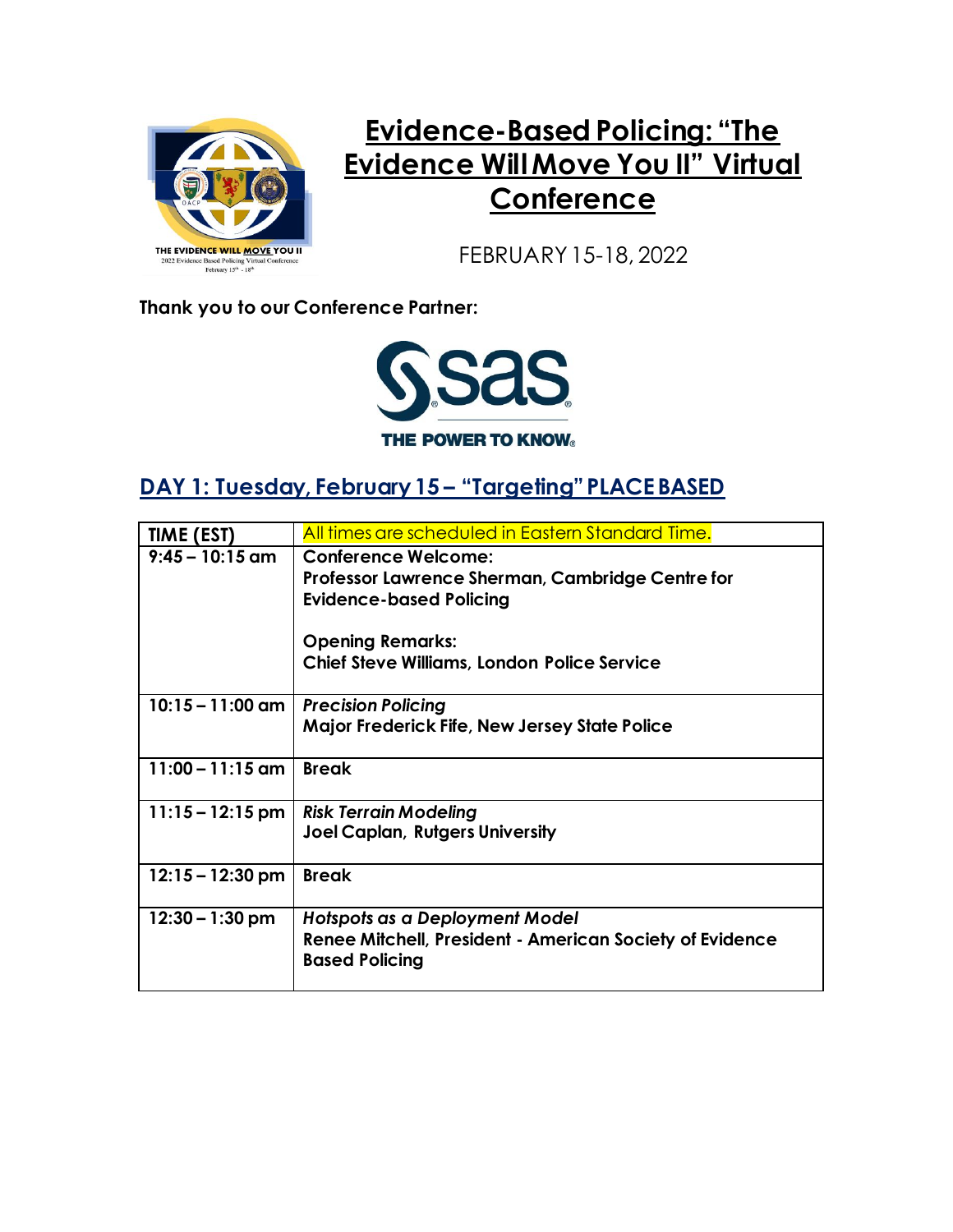### **DAY 2: Wednesday, February 16 – "Testing" VICTIM BASED**

| TIME (EST)         |                                                                                             |
|--------------------|---------------------------------------------------------------------------------------------|
| $9:55 - 10:00$ am  | Welcome - Jeff McGuire, OACP Executive Director                                             |
| $10:00 - 11:00$ am | <b>Victim Choice Reporting</b>                                                              |
|                    | <b>London Police Service</b>                                                                |
| $11:00 - 11:15$ am | <b>Break</b>                                                                                |
| $11:15 - 12:15$ pm | Why Do We Need To Test This?                                                                |
|                    | A Police/Public Health Evaluation of Opioid Overdose                                        |
|                    | Outreach Efforts and a Cop's Perspective of Testing New<br><i><u><b>Initiatives</b></u></i> |
|                    | Lieutenant Matt Barter - Manchester PD, New Hampshire                                       |
| $12:15 - 12:30$ pm | <b>Break</b>                                                                                |
| 12:30 - 1:30 pm    | Topic/Title: TBD                                                                            |
|                    | <b>Inspector Dan Jones, Edmonton Police Service &amp;</b>                                   |
|                    | <b>Community Safety Knowledge Alliance (CSKA)</b>                                           |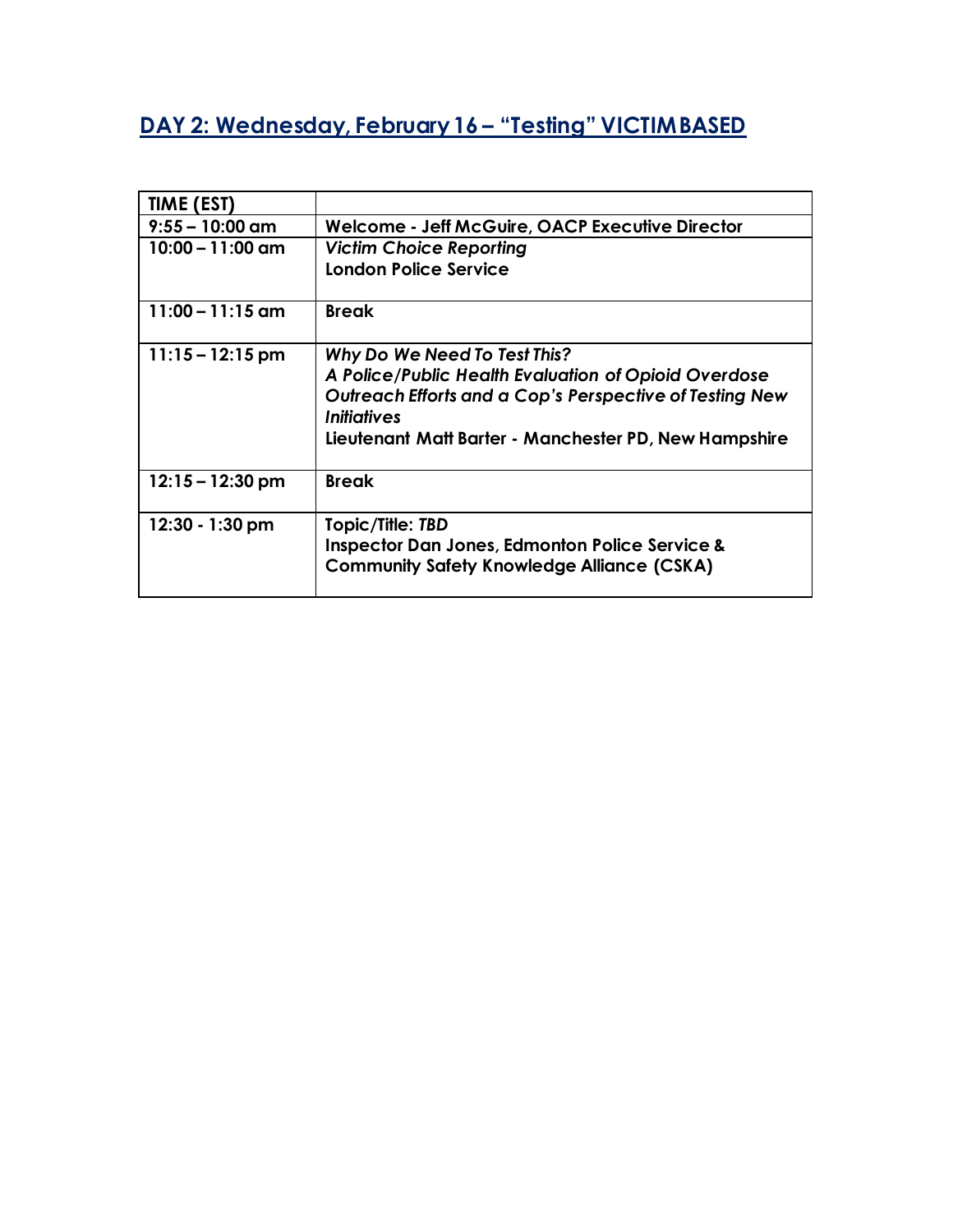# **DAY 3: Thursday, February 17 – "Tracking" OFFENDER BASED**

| TIME (EST)         |                                                               |
|--------------------|---------------------------------------------------------------|
| $9:55 - 10:00$ am  | Welcome - Mitchell Sklar, Executive Director, NJSACOP         |
| $10:00 - 11:00$ am | <b>Varieties of Domestic Abusers</b>                          |
|                    | <b>Matt Bland, Cambridge Centre of Evidence Based</b>         |
|                    | Policing                                                      |
| $11:00 - 11:15$ am | <b>Break</b>                                                  |
|                    |                                                               |
| $11:15 - 12:15$ pm | <b>Social Network Analysis</b>                                |
|                    | <b>Detective Constable Daniel Connelly, Guelph Police</b>     |
|                    | <b>Service</b>                                                |
|                    |                                                               |
| $12:15 - 12:30$ pm | <b>Break</b>                                                  |
| $12:30 - 1:30$ pm  | 10 Essential Actions Cities Can Take to Reduce Violence       |
|                    | <b>Now</b>                                                    |
|                    | Captain Jason Potts, Vallejo Police Department & Vice         |
|                    | <b>President, American Society of Evidence Based Policing</b> |
|                    |                                                               |
| $1:30 - 1:45$ pm   | <b>Closing Remarks</b>                                        |